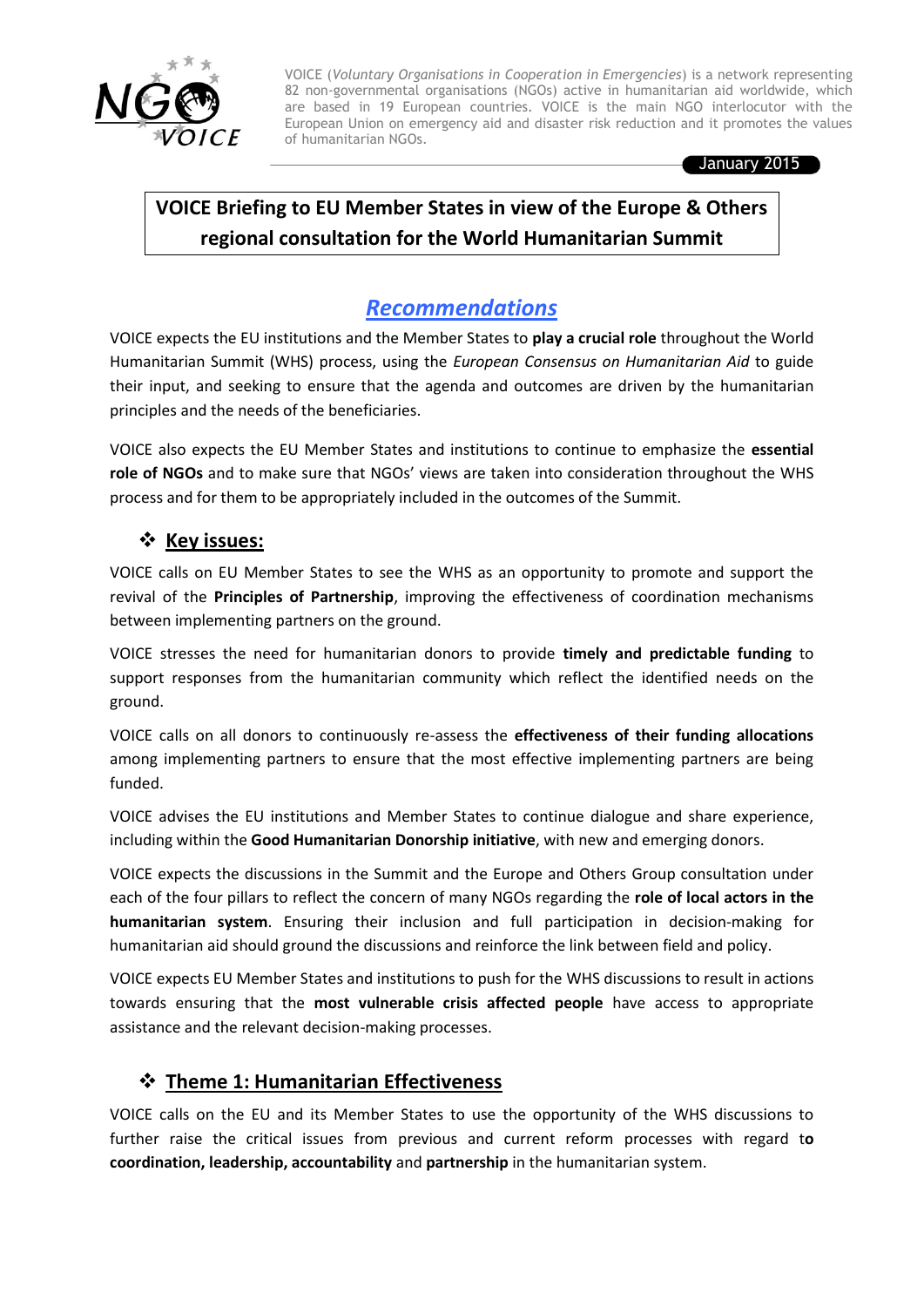VOICE expects the outcome of the WHS to highlight the fundamental centrality of a **needs-based approach** which provides the basis for humanitarian aid and the importance of further developing coordinated needs-assessments.

VOICE expects the EU to promote a **gender-sensitive approach to humanitarian response** throughout the WHS discussions, that it is reflected in the final outcomes and in the implementation steps that will follow the WHS.

## **Theme 2 : Reducing Vulnerability Managing Risk**

VOICE expects the humanitarian community to use the opportunity of the WHS to further promote the **LRRD approach** to ensure that programming and funding requirements better consider this approach in a more consistent manner.

While NGOs expect the outcomes of the WHS to recognise and complement the undertakings in the post-Hyogo Framework, strong advocacy by humanitarian actors remains necessary to make sure funding for **DRR and resilience** is increased and incorporated **into development** portfolios.

## **Theme 3: Transformation through Innovation**

Given that innovations which fail can have financial consequences, for the WHS process to encourage innovation, it will need to address and find solutions to the (often legitimate) **risk aversion** of donors, NGOs and other actors within the system. Donor requirements should be flexible enough to **support innovation** to ensure that the humanitarian system is better able to serve populations in need.

From a humanitarian aid perspective, **public/private partnership cannot be seen as an end in itself**, but as a means to supporting the humanitarian system and its actors to provide efficient and quality aid.

## **Theme 4: Serving the needs of people in conflict**

VOICE calls on the EU institutions, Member States and NGOs to reaffirm the humanitarian principles as the basis of humanitarian aid and recognise the need for these to be central to funding and programming discussions. We should all work toward **a shared understanding of the humanitarian principles** among relevant donors and stakeholders during the preparations for and during the Summit itself.

VOICE calls on the EU to continue using its role in the international system, including dialogue on the importance of IHL, to **support humanitarian access** to crisis-affected people.

Preserving **independent humanitarian decision-making** is necessary. The WHS is an important opportunity to have a discussion on the **roles, mandates and the desirable limits of 'integrated approaches'**.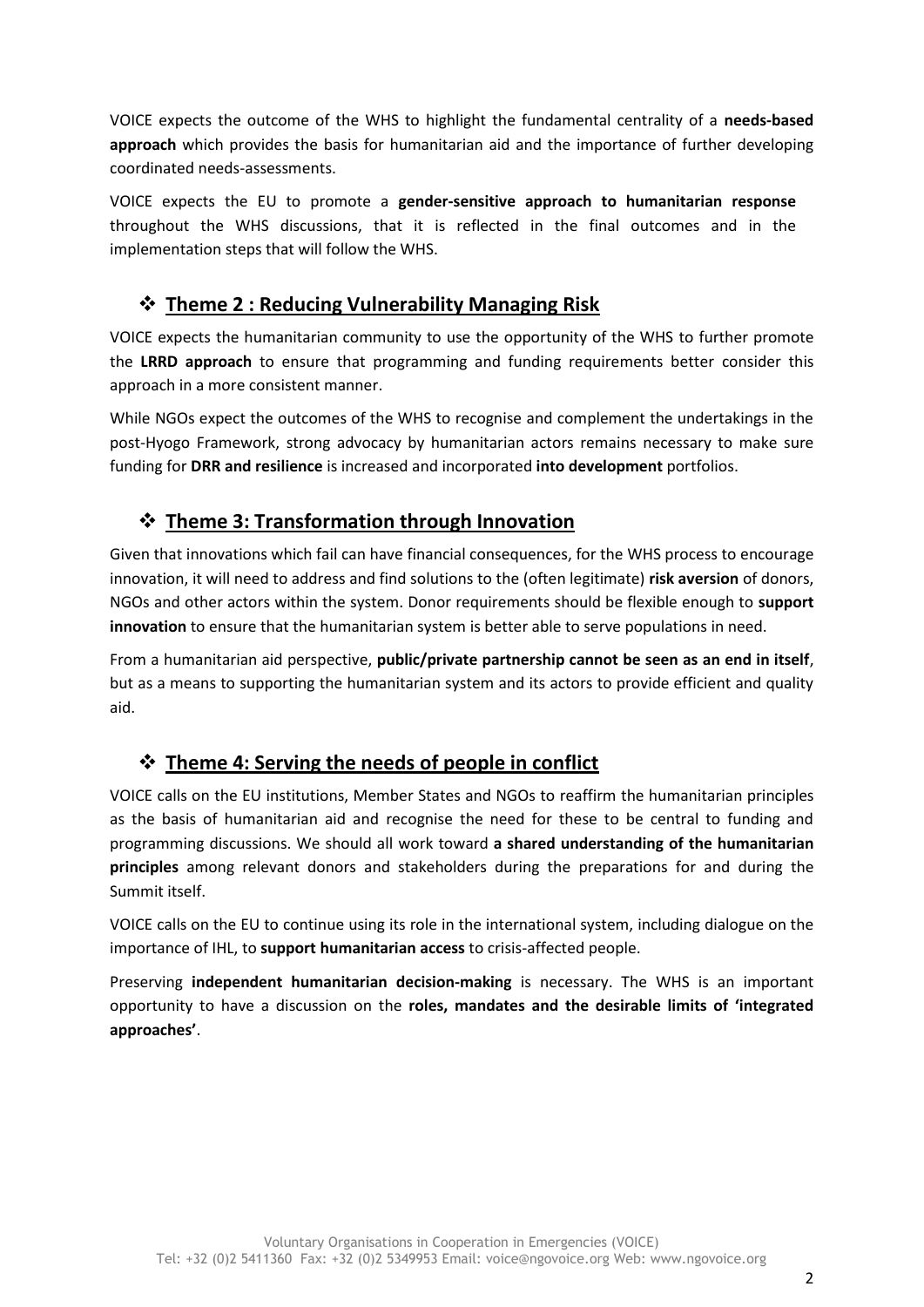# **VOICE Briefing to EU Member States in view of the Europe & Others regional consultation for the World Humanitarian Summit***<sup>1</sup>*

## **• Introduction**

As NGOs deliver the majority of humanitarian assistance to crisis affected populations worldwide<sup>2</sup>, they are inherently affected by any initiatives and discussions aiming to improve assistance to populations in need. They have a wealth of professional, diverse and specialised expertise, and work in close partnership with affected communities and local civil society organisations. NGOs constantly seek to improve the quality of their work and are committed to mobilising rapidly and in a flexible and cost-effective manner in response to emergencies. They are supported by citizens in their own countries across the European Union and are a direct expression of active European solidarity with disaster-affected populations. They work operationally in the field, and on protection and advocacy. They have engaged in numerous processes aimed at ensuring the effectiveness of the sector, including the UN-led humanitarian reform process and the Transformative Agenda, and are continuing that engagement in the lead-up to the World Humanitarian Summit in 2016.

*"NGOs are essential to the humanitarian response as they deliver the majority of international aid due to their field-presence and flexibility, often with a high-level of specialisation." (art 49). European Consensus on Humanitarian Aid (2008)*

The European Union including its Member States is the world's biggest humanitarian donor and plays a lead role in safeguarding principled humanitarian aid delivery and improving its effectiveness, accountability and transparency. In the Good Humanitarian Donorship initiative and the OECD-DAC committee, the EU has an important role in promoting principled and needs-based humanitarian assistance, including with emerging donors. The EU humanitarian policy framework is the European *Consensus on Humanitarian Aid* (hereafter called 'the Consensus').

The Consensus has led to many concrete steps in improving EU Humanitarian Aid, supporting the European Commission and the Member States to develop a common understanding of being principled and needs-based donors<sup>3</sup>. The Consensus should be promoted and shared with emerging donors and the wider humanitarian community as an example of building broader regional consensus and identifying priorities for joint work on humanitarian issues.

*The European Union commits to "contribute to shaping the international humanitarian agenda, and work together in international fora" (art.29).* 

*In addition, "the EU reiterates its strong support for humanitarian system reform with the aim of ensuring a better response to those in need" (art.67)*

*European Consensus on Humanitarian Aid (2008)*

**VOICE expects the EU institutions and the Member States to play a crucial role throughout the World Humanitarian Summit (WHS) process, using the European Consensus on Humanitarian Aid** 

1

 $1$  The briefing includes the recommendations. This paper has been developed by the VOICE secretariat, based primarily on existing VOICE positions, members' input and members' positions prepared for the Regional Consultation in Budapest in February 2015. A list of VOICE members' papers is annexed.

<sup>&</sup>lt;sup>2</sup> ALNAP 'State of the System' pilot report, 2010.

<sup>&</sup>lt;sup>3</sup> Evaluation of the implementation of the European Consensus on Humanitarian Aid Final Report, ADE and Humanitarian Futures Programme, June 2014, and VOICE study 'The European Consensus on Humanitarian Aid: an NGO perspective' May 2014.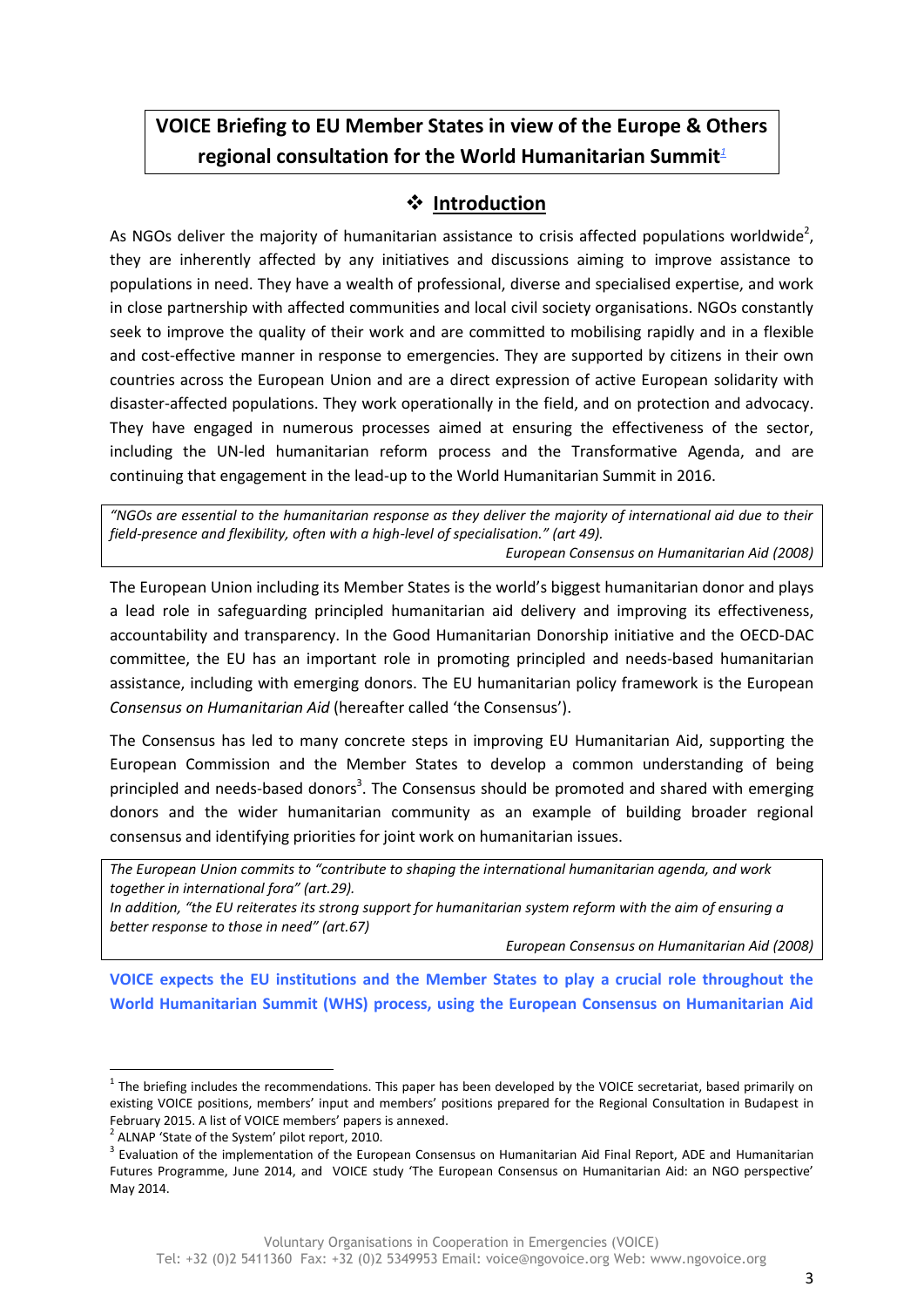**to guide their input, and seeking to ensure that the agenda and outcomes are driven by the humanitarian principles and the needs of the beneficiaries**.

**VOICE also expects the EU Member States and institutions to continue to emphasize the essential role of NGOs and to make sure that NGOs' views are taken into consideration throughout the WHS process and for them to be appropriately included in the outcomes of the Summit.**

### **Key issues:**

VOICE considers partnerships, funding and the role of national and local NGOs and the inclusion of vulnerable people to be key elements, each to be considered in the discussions under the four themes of the WHS.

#### 1. Partnerships: revive the Principles of Partnership

*The EU believes that efforts to improve the global coordination of humanitarian response "should be broadly inclusive of all humanitarian actors". (art 70).*

*The European Consensus on Humanitarian Aid (2008)*

Partnership was included in UN led reform of the humanitarian system subsequent to adoption of the Principles of Partnership (PoP) by the Global Humanitarian Platform in 2007<sup>4</sup>. When these principles are implemented they have the potential to substantially improve the effectiveness and quality of humanitarian action, and could therefore be considered to guide other partnerships, including those with local and national actors<sup>5</sup>.

**VOICE calls on EU Member States to see the WHS as an opportunity to promote and support the revival of the Principles of Partnership, improving the effectiveness of coordination mechanisms between implementing partners on the ground.** 

#### 2. Timely and predictable funding

1

*"The EU will ensure that humanitarian aid pledges are transformed into commitments and disbursements in a timely way and clearly linked to needs assessments…."(art 36)*

*"…all EU donors commit themselves to the Good Humanitarian Donorship (GHD) Principles and undertake to work together, and with others, to seek to apply donor best practice." (art 18)*

*The European Consensus on Humanitarian Aid (2008).*

Often, project funding can be affected by short time frames, too little flexibility to adapt to changing needs, delays in payments and difficult or overly burdensome reporting systems – all of which can undermine effective and principled responses<sup>6</sup>.

A significant percentage of Member States funding is now being channelled through the UN and the pooled fund mechanisms; both the timeliness of the release of funds from the mechanisms, and access to them are problematic for NGOs. Ensuring timely and predictable funding remains a vital component for quality humanitarian response. The volume of bilateral funding available for NGOs

<sup>&</sup>lt;sup>4</sup> The five PoP are: equality (mutual respect between partners, irrespective of size and power), transparency (dialogue, information sharing, financial transparency), results-oriented approach (effective, reality-based and action-oriented), responsibility (ethics, integrity, prevention of abuse, competency to deliver on commitments) and complementarity (comparative advantages, local capacity as asset). They were developed to guide UN and non-UN actors' relations especially in the field and to further coordination, coherence and complementarity of actions. For more information, please consult: [www.globalhumanitarianplatform.org/doc00002628.doc.](http://www.globalhumanitarianplatform.org/doc00002628.doc)

<sup>&</sup>lt;sup>5</sup> ACT Alliance, Humanitarian Policy and Practice Advisory Group, 'The World Humanitarian Summit: putting people at the centre', January 2015.

 $<sup>6</sup>$  NRC, 'Tools for the Job: Supporting Principled Humanitarian Action', 2012.</sup>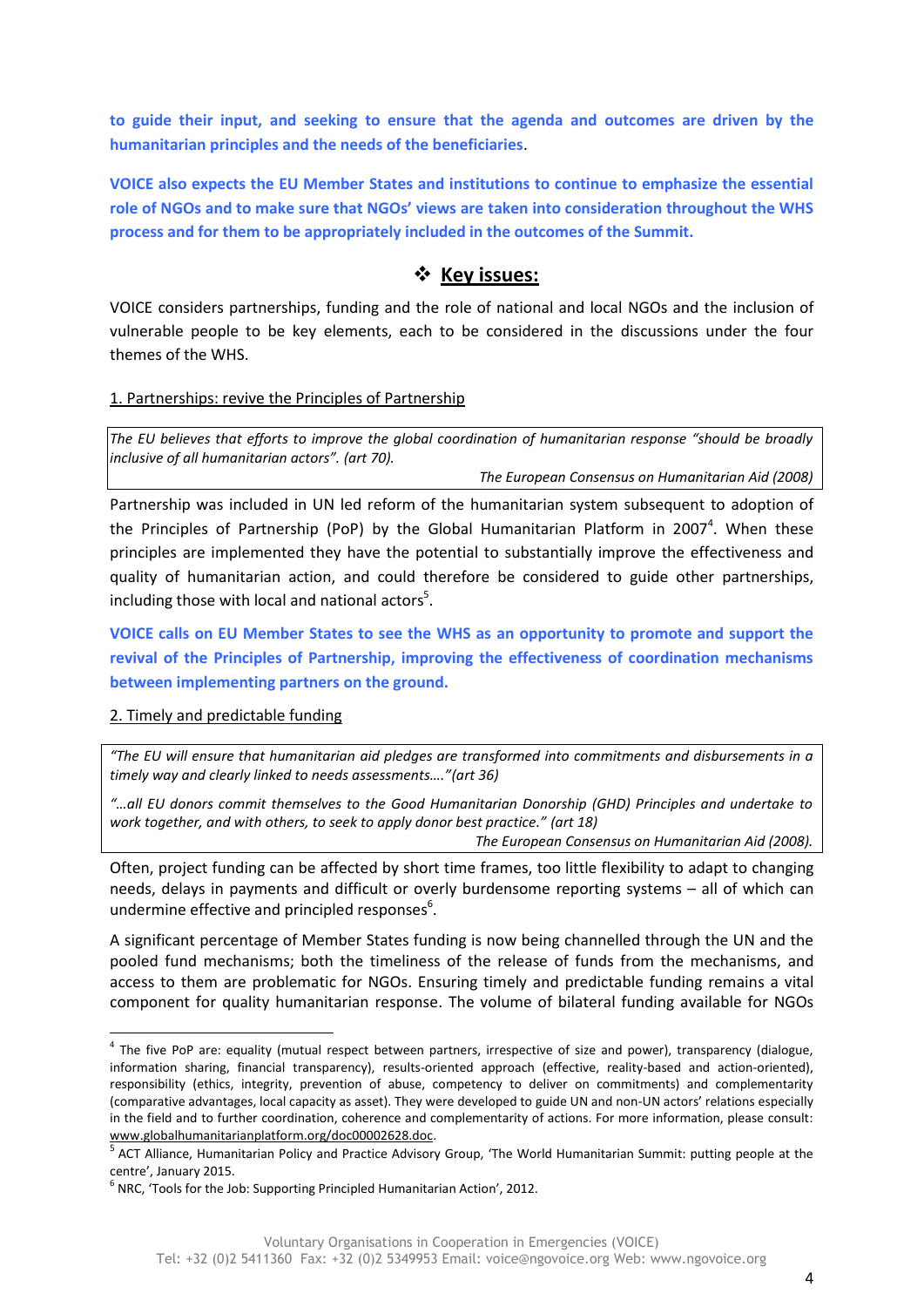has reduced<sup>7</sup>, leading to unpredictability and uncertainty of funding. Ensuring funding is allocated directly to a diversity of implementing partners, including NGOs, could ensure more effective humanitarian responses. Where UN administered funds are accessible to NGOs, they are not always timely or predictable and the financial and administrative requirements can effectively exclude smaller and national or local NGOs $^{8}$ .

**VOICE stresses the need for humanitarian donors to provide timely and predictable funding to support responses from the humanitarian community which reflect the identified needs on the ground.**

**VOICE calls on all donors to continuously re-assess the effectiveness of their funding allocations among implementing partners to ensure that the most effective implementing partners are being funded**.

**VOICE advises the EU institutions and Member States to continue dialogue and share experience, including within the Good Humanitarian Donorship initiative, with new and emerging donors.** 

#### 3. Local actors

*"…Local actors are on the front line when disaster strikes suddenly and increasingly also at the core of the humanitarian response in complex emergencies…." (art. 53)*

*European Consensus on Humanitarian Aid (2008)*

The role of local partners and Southern civil society is critical. The WHS commitment to ensure a voice for affected people is a step in this direction. They are frequently at the forefront of humanitarian response and they should be at the forefront of changes to the system that supports their local management of hazards and disasters. They often have the most in-depth knowledge of the context, their involvement is important to build trust and community acceptance as well as to ensure ownership by affected communities. The more the humanitarian space is restrained, the more effective partnerships with local NGOs can be pivotal to reach the people in need. This does not mean that it is always easy. For example, in conflict situation the risks faced by aid workers can be very high and finding partners that accept and can work within the framework provided by the principle of neutrality can also be a challenge<sup>9</sup>.

Many NGOs have focussed their attention for the WHS on the role of local and national actors and this is a key issue emerging from consultations. Numerous NGOs are also seeking to ensure that local partners and affected communities, including women's groups, have a meaningful say in the WHS process and the changes to the global humanitarian system that emerge from it.<sup>10</sup>

Local actors' capacity should be built in terms of their technical skills in assistance, their ability to access funding for emergency and disaster work but also in terms of their ability to influence the

**.** 

 $^7$  Development Initiatives, 'Global Humanitarian Assistance Report 2014', p.58.

<sup>&</sup>lt;sup>8</sup> CAFOD, 'Funding at the Sharp End', July 2013.

 $9$  Médecins du Monde, submission to WHS on Serving the needs of people in conflict.

<sup>&</sup>lt;sup>10</sup> World Humanitarian Summit - German Consultation, 03.12.14, 'Synthesis of insights and recommendations from 22 examples of best practice documentations of cooperation by German humanitarian actors with local actors' (Dr. Inez Kipfer-Didavi), VOICE event report ' WHS, What's in it for NGOs?', November 2014, VOICE Out Loud 20, 'Sex Matters: why gender is key for humanitarian effectiveness', Celine Mias and Inge Brees, CARE International, and 'Create Space for Local Actors', Tilleke Kiewied, Oxfam Novib, November 2014,), ACT Alliance, Humanitarian Policy and Practice Advisory Group, 'The World Humanitarian Summit: putting people at the centre', January 2015, Christian Aid, 'Making the World Humanitarian Summit worth the climb', December 2014.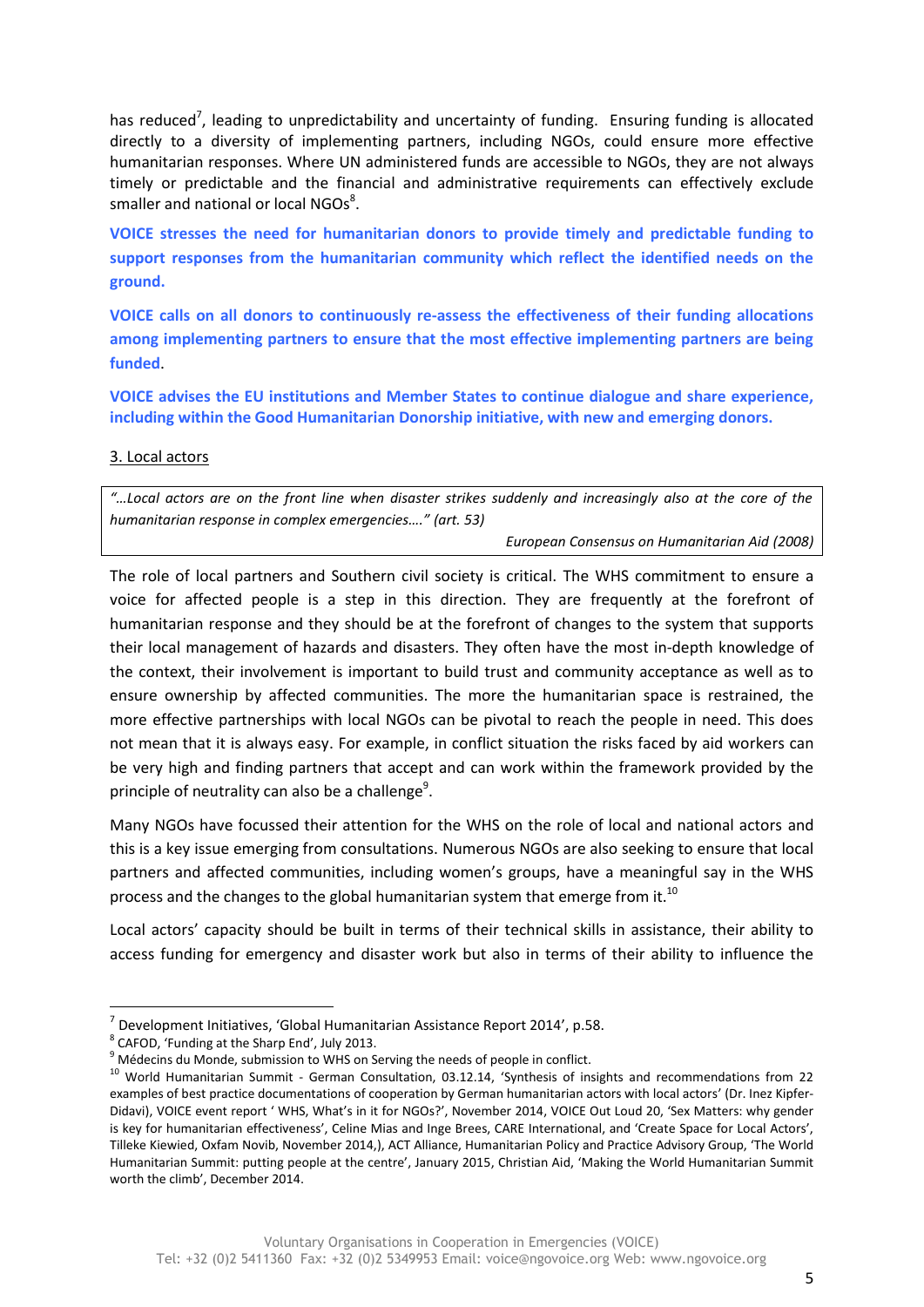system. Ongoing efforts to ensure accountability to vulnerable and disaster-affected communities should also be central to efforts to improve the humanitarian system $^{11}$ .

**VOICE expects the discussions in the Summit and the Europe and Others Group consultation under each of the four pillars to reflect the concern of many NGOs regarding the role of local actors in the humanitarian system. Ensuring their inclusion and full participation in decision-making for humanitarian aid should ground the discussions and reinforce the link between field and policy.**

#### 4. Inclusion of the most vulnerable crisis-affected people in humanitarian response

*"Humanitarian crises include both man-made and natural disasters. Their impact is increasingly severe....The main victims are civilians, often the poorest and most vulnerable among them, mainly living in developing countries" (art 2)*

*"In responding to humanitarian need particular vulnerabilities must be taken into account. In this context, the EU will pay special attention to women, children, the elderly, sick and disabled people, and to addressing their specific needs."(art. 39)*

*European Consensus on Humanitarian Aid (2008)* 

While inclusion of the most vulnerable in humanitarian aid is a component of a principled humanitarian response, to date humanitarian response, policies and framework have not yet always been inclusive of the most vulnerable people. Our commitment to the principles of impartiality and humanity means further work is required on this. People with disabilities, children, women, injured people, older people and those suffering from chronic diseases can face significant difficulties in accessing appropriate humanitarian aid. These groups are often neglected in the assessment, preparedness, design and delivery of humanitarian relief, making them 'invisible' to relief operations. This *de facto* exclusion of the most vulnerable from the humanitarian response worsens the long term impact of the crisis on people and on communities. This situation has a great impact on the survival, safety and protection of the most vulnerable. Basic needs of crisis-affected people are thus not always addressed and their specific needs are further neglected.

**VOICE expects EU Member States and institutions to push for the WHSdiscussions to result in actions towards ensuring that the most vulnerable crisis affected people have access to appropriate assistance and the relevant decision-making processes.** 

## **Theme 1: Humanitarian Effectiveness**

Under the theme humanitarian effectiveness, we identify continued work on key issues in the UN humanitarian system, needs-based responses and a gender-sensitive approach as important to the WHS outcomes.

#### 1. Improving the international humanitarian system

**.** 

*"…improving the global response to humanitarian crisis is the attempt to ensure better coherence and coordination of the various actors, and a clear prioritisation and identification of response gaps through the application of the 'cluster approach' and the strengthening of the Humanitarian Coordinator system. The EU fully supports these efforts, recalling that they should be broadly inclusive of all humanitarian actors and should serve the purpose of improving humanitarian aid delivery on the ground to those most in need". (art 70) The European Consensus on Humanitarian Aid (2008).*

 $11$  Commitment 4  $\degree$  communities and people affected by crisis have access to information and participate in decisions that affect them", Core Humanitarian Standards, 2014.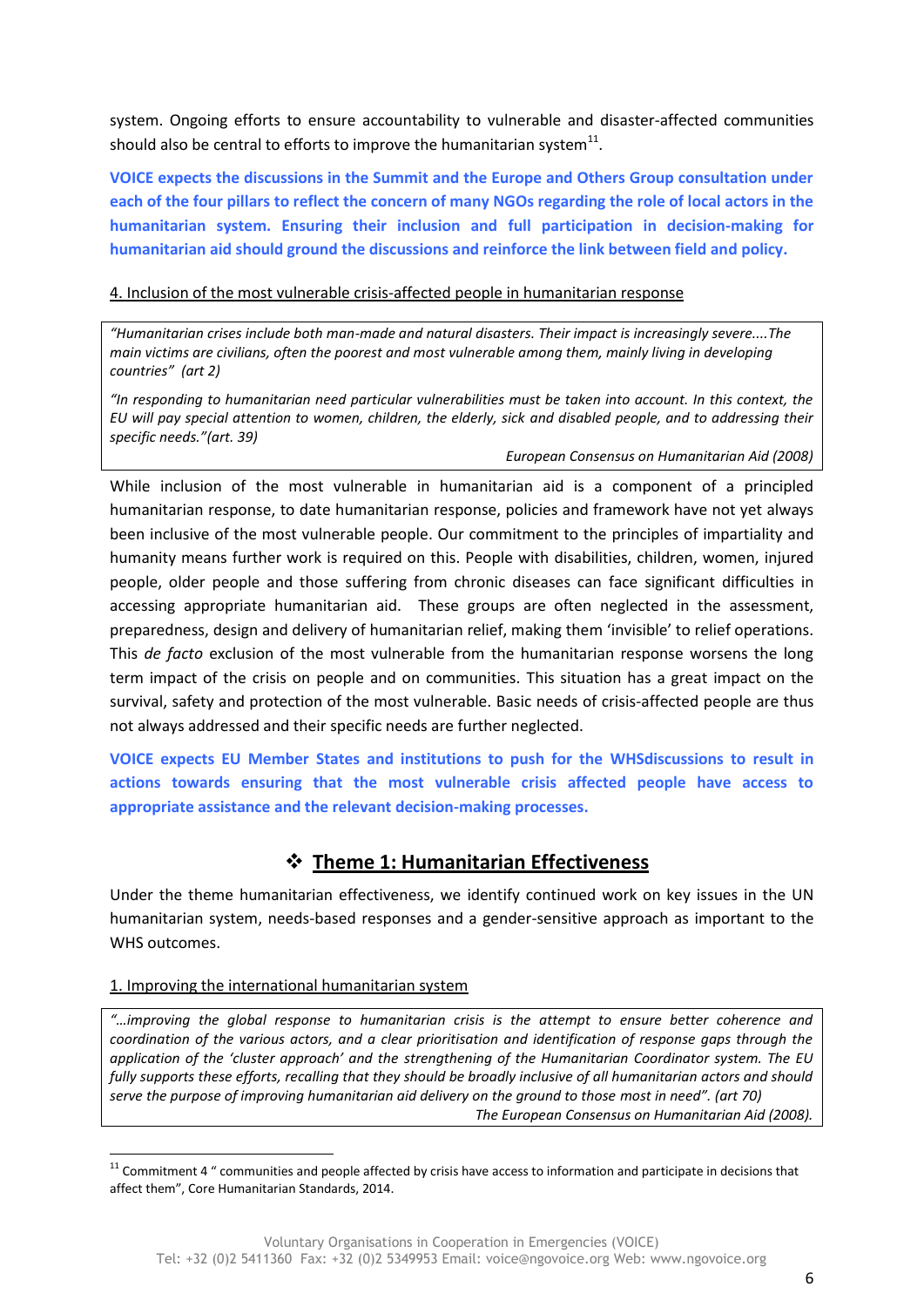Many NGOs and VOICE members have engaged in the important efforts to reform the UN humanitarian system over the last ten years. Recognising that much progress has been made under the UN humanitarian reform and the Transformative Agenda, VOICE sees the World Humanitarian Summit preparation processes as a continuation of this work and a new phase in these efforts to improve the collective work and ability of the global humanitarian system to respond to evolving humanitarian needs. Current and previous reform efforts have looked at coordination, leadership and accountability; however inclusion of local partners in these remains critical. The work that has been done so far on the UN system should continue to be based on those elements identified in evaluations and reviews as requiring further implementation<sup>12</sup>. The recent challenges Ebola posed to the humanitarian system highlight the importance of timely coordination<sup>13</sup> and leadership in the humanitarian system.

**VOICE calls on the EU and Member States to use the opportunity of the WHS discussions to further raise the critical issues from previous and current reform processes with regard to coordination, leadership, accountability and partnership in the humanitarian system.**

#### 2. Needs- based approaches

*"Humanitarian aid should be transparently allocated on the basis of identified needs and the degree of vulnerability"(art. 31)*

*The European Consensus on Humanitarian Aid (2008)*

Too little is done to identify and respond to the specific needs of the most vulnerable in humanitarian responses and to provide them the chance to be heard, placing them further at risk. In order to substantially improve effectiveness of humanitarian action, it is crucial that the affected population is represented in humanitarian responses and disaster preparedness<sup>14</sup>. The emphasis in the 'Consensus' on needs-based approaches is in line with NGOs' professional approach and expectations<sup>15</sup>. The European Commission's policy on forgotten crises is also helpful in ensuring that the needs of those in less visible crises can be addressed by humanitarian actors. Impartial needsassessment helps to ensure transparent funding allocations, and efficient, timely and appropriate responses.

**VOICE expects the outcome of the WHS to highlight the fundamental centrality of a needs-based approach which provides the basis for humanitarian aid and the importance of further developing coordinated needs-assessments.**

#### 3. A Gender approach

**.** 

*"Recognising the different needs, capacities and contributions of women, girls, boys and men, the EU highlights the importance of integrating gender considerations into humanitarian aid." (art 23)*

*The EU recognises that the active participation of women in humanitarian aid is essential, and commits to promoting that involvement". (art.24)* 

*The European Consensus on Humanitarian Aid (2008).*

 $^{12}$  Eg. ACF International, 'ACF International and the Transformative agenda, May 2014

<sup>&</sup>lt;sup>13</sup> The UN resolution was adopted in September 2014 while the first Ebola case was identified in March.

<sup>&</sup>lt;sup>14</sup> HelpAge and Handicap International, 'A study of humanitarian financing for older people and people with disabilities', 2012, and, Christian Aid, 'Making the World Humanitarian Summit worth the climb', December 2014.

<sup>&</sup>lt;sup>15</sup> Evaluation of the implementation of the European Consensus on Humanitarian Aid Final Report, ADE and Humanitarian Futures Programme, June 2014, and VOICE study 'The European Consensus on Humanitarian Aid: an NGO perspective' May 2014.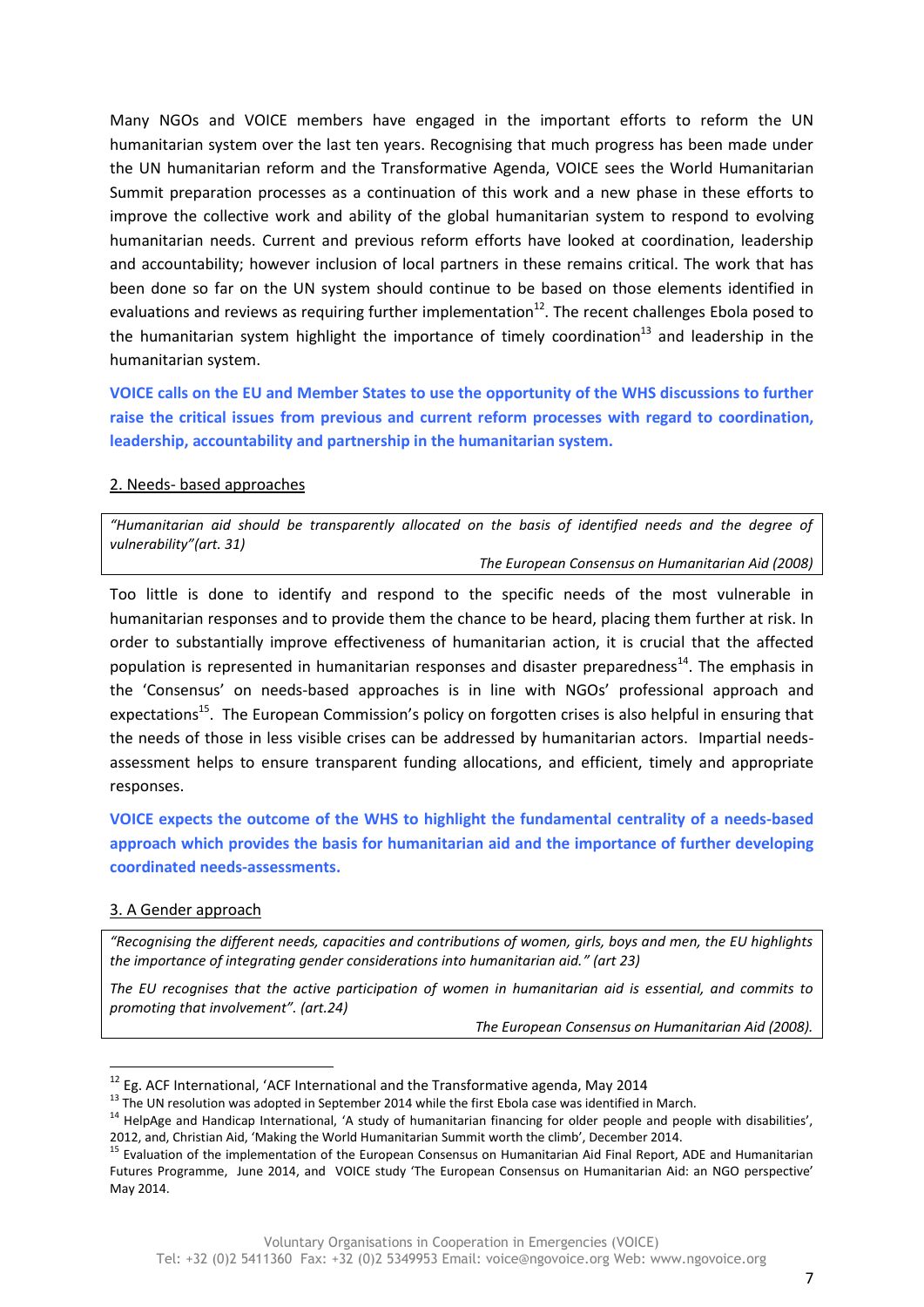Crises impact differently on men, women, boys and girls, which implies that response has to be differentiated to answer to their particular needs. While rhetorically there is support for attention to gender in humanitarian assistance, in practice many donors and other humanitarian actors are still working gender-blind. Without responding to gender needs, operations are simply less effective. NGOs expect the EU, building on its own experience with the gender marker, to take strong leadership on gender in emergencies and ensure that the follow up to the Summit reflects that this is critical in humanitarian response<sup>16</sup>.

**VOICE expects the EU to promote a gender-sensitive approach to humanitarian response throughout the WHS discussions, that it is reflected in the final outcomes and in the implementation steps that will follow the WHS.** 

### **Theme 2 : Reducing Vulnerability Managing Risk**

In relation to reducing risk and managing vulnerability that VOICE would like to highlight: making development and humanitarian aid approaches to addressing the underlying causes of risk and vulnerability complementary and greater investment in Disaster Risk Reduction.

#### 1. Making Humanitarian and Development Aid complementary

 $\overline{a}$ 

*"… it is important to ensure that humanitarian, development and other relevant aid instruments work better*  together, in particular in situations of fragility and where communities are seeking to recover from the effects of *crisis. Achieving better linkage between Relief, Rehabilitation and Development (LRRD) requires humanitarian and development actors to coordinate from the earliest phases of a crisis response to act in parallel with a view to ensuring a smooth transition"(art.77)*

*The European Consensus on Humanitarian Aid (2008).* 

Improved Linking of Relief Rehabilitation and Development (LRRD) aims at ensuring that resilience, prevention and risk reduction measures which are increasingly taken in humanitarian aid operations are also effectively carried through into development programmes $^{17}$ , and that development programmes are better able to support capacity building and risk management activities. To effectively reduce risk and vulnerability it is critical to ensure that the structures, funding and actors of both the development and humanitarian sectors are not creating unnecessary obstacles to serving the needs of people<sup>18</sup>. Humanitarian actors should remain focussed on responding quickly to the needs. Protracted crises, in principle, allow for a more developmental mode of working. Effective risk, vulnerability and capacity analysis needs to be done for all development programmes, to ensure that good DRR/LRRD interventions are built in from the start to reduce the frequency, severity or impact of predictable disasters, and that capacity building/emergency preparedness work is undertaken with communities. Funding mechanisms do not currently sufficiently allow for a shift in programming towards rehabilitation and development, and back to humanitarian aid if necessary. Strong advocacy work is required by humanitarian actors so that donors make sure there is coherence and funding for building the resilience of crisis-prone communities.

<sup>&</sup>lt;sup>16</sup> VOICE Out Loud 20 –'Sex Matters: why gender is key for humanitarian effectiveness', Celine Mias and Inge Brees, CARE International, November 2014, Christian Aid, 'Making the World Humanitarian Summit worth the climb', December 2014.

<sup>&</sup>lt;sup>17</sup> EC Communication on Resilience (2013) and systematic inclusion of resilience in ECHO Humanitarian Implementation Programmes.

<sup>&</sup>lt;sup>18</sup> Action Aid, CAFOD, Christian Aid, Oxfam, Tearfund, 'Missed Opportunities, the Case for strengthening National and Local Partnership-based humanitarian responses', October 2013.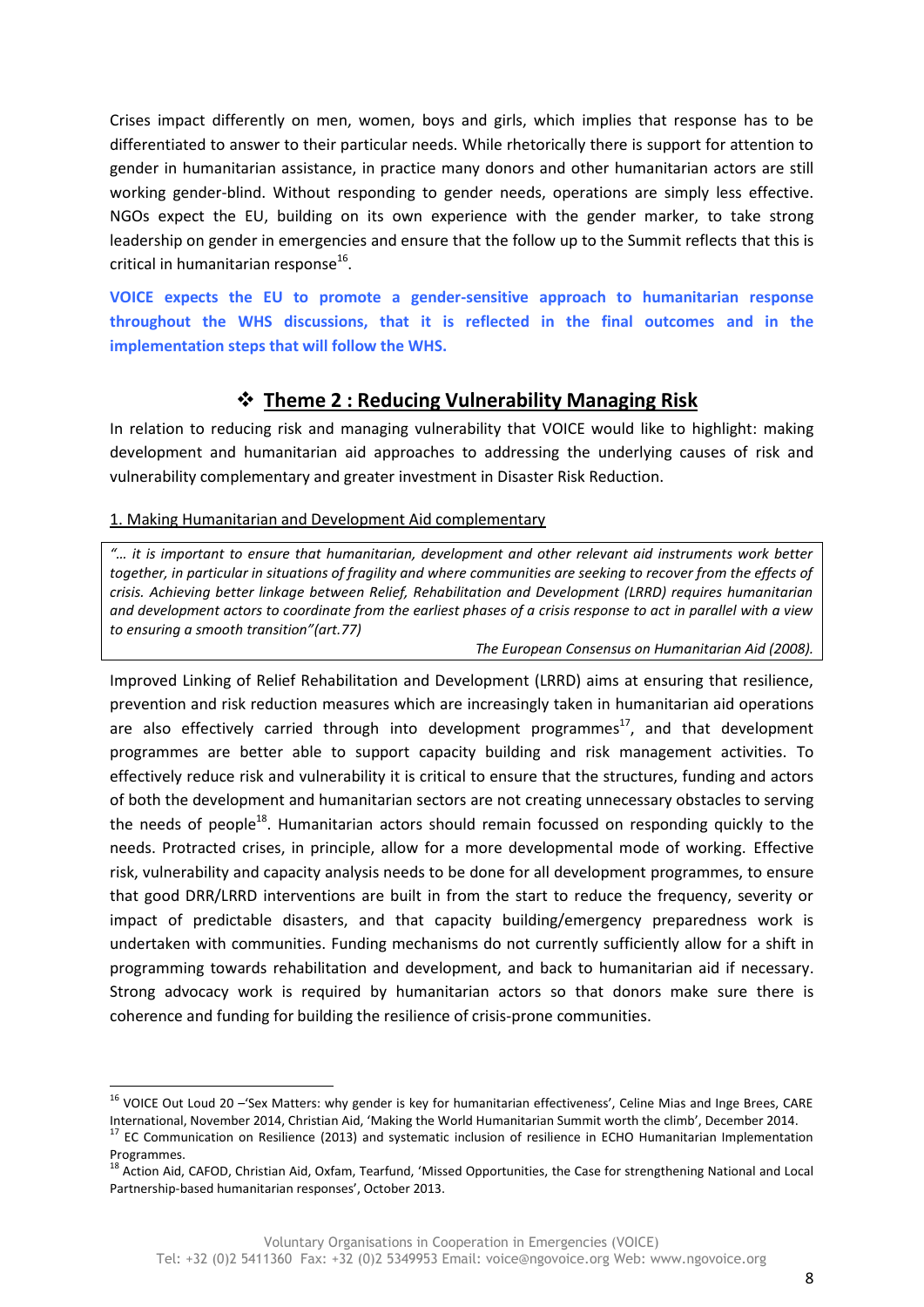**VOICE expects the humanitarian community to use the opportunity of the WHS for further promoting the LRRD approach in order to ensure programming and funding requirements can be better translated into this approach on the ground.**

2. Disaster Risk Reduction = an investment to reduce the likelihood and impact of disasters

*"The EU recognises that reducing risk and vulnerability through enhanced preparedness is essential to preserving life, especially in zones vulnerable to natural disasters and climatic change. (art 75)*

*The EU will support community-based preparedness activities in humanitarian operations and mainstream DRR in its development policy based on ownership and national strategies of disaster prone countries". (art.76) The European Consensus on Humanitarian Aid (2008)*

Effective DRR reduces disaster losses, preserving the social, economic and environmental assets of communities and populations and reduces the need for costly disaster response and recovery measures. Engaging a range of stakeholders, DRR is also linked to promoting the good governance essential for sustainable development.

DRR has largely been led by humanitarian actors. However, a long-term approach is essential to build capacities and embed mitigation measures. Community resilience is best supported by making risk reduction an integral part of development programming.

DRR is a key pillar in building the resilience of disaster-affected communities. Natural disasters are expected to increase. The largest human cost will be borne by populations already disadvantaged by poverty, with existing inequalities making women disproportionately affected by disaster. The increased acceptance of community resilience as a goal for development presents an opportunity to make the necessary investments in DRR.

**While NGOs expect the outcomes of the WHS to recognise and complement the undertakings in the post-Hyogo Framework, strong advocacy by humanitarian actors remains necessary to ensure funding for DRR and resilience is increased and incorporated into development portfolios.** 

## **Theme 3: Transformation through Innovation:**

Under this theme, VOICE sees the critical issues for discussion being: the culture required for innovation and the role of business.

#### 1. Culture of innovation - Transformation or improvement?

In line with VOICE comments under the effectiveness theme, VOICE sees the WHS as being part of a continuum in efforts to address weaknesses within the humanitarian system. However, whether a thorough transformation is required, and whether this will be achieved through innovation is questionable. Ensuring a culture of innovation in humanitarian aid is challenging.<sup>19</sup> Testing innovation in emergencies could potentially cost lives, when known and effective approaches exist. On the other hand, the humanitarian system's limits are being tested. If innovative approaches can be shown to ensure more crisis-affected people receive assistance, there is a responsibility within the humanitarian community, to consider implementing those approaches<sup>20</sup>. VOICE sees the primary means to achieving this through continued work on the cross-cutting issues and strands of

**.** 

<sup>&</sup>lt;sup>19</sup> VOICE Out Loud 20,'The Challenge of Innovation', Julian Srodecki, WorldVision International, November 2014, Médecins du Monde, submission to WHS on Transformation through Innovation, and Christian Aid, 'Making the World Humanitarian Summit worth the climb', December 2014.

<sup>&</sup>lt;sup>20</sup> Médecins du Monde, submission to WHS on Transformation through Innovation.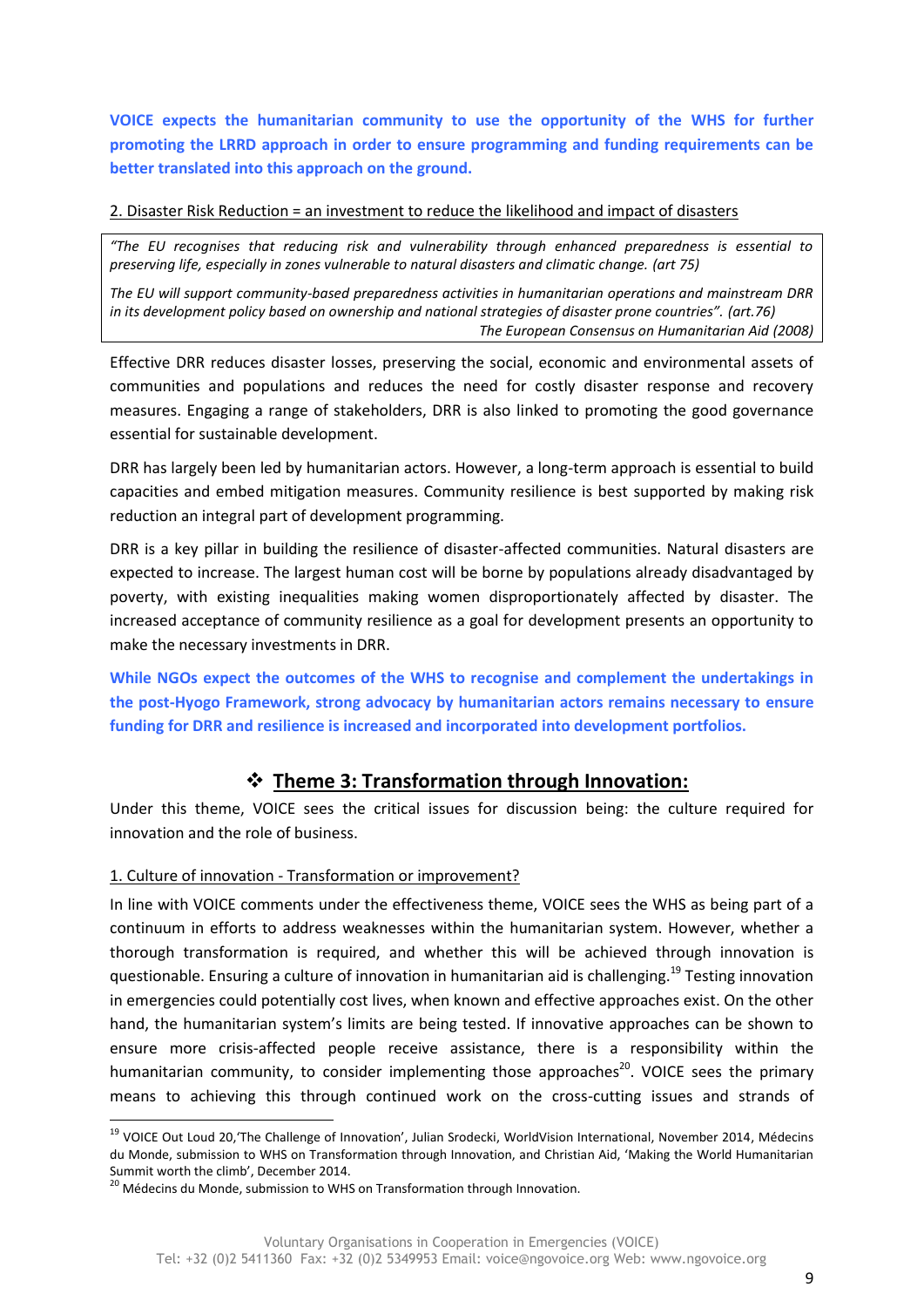effectiveness. However, a certain degree of ingenuity is inherent to the sector as it deals with delivering on the needs of people in complex and constrained environments. Humanitarian NGOs have found innovative solutions, for example when working to improve access or using technology to improve monitoring. Harnessing the potential of new technologies and encouraging the sector to innovate solutions is to be encouraged $^{21}$ . Nonetheless, investment in innovation requires innovators to be able to take on and absorb the risk of failure. Currently, both donors and the culture of humanitarian organisations can be risk averse when it comes to use of funds. Failure can have a big impact on funding<sup>22</sup>.

**Given that innovations which fail can have financial consequences, for the WHS process to encourage innovation, it will need to address and find solutions to the (often legitimate) risk aversion of donors, NGOs and other actors within the system. Donor requirements should be flexible enough to support innovation to ensure the humanitarian system is better able to serve populations in need.**

#### 2. The role of business

**.** 

The humanitarian sector can certainly learn from the business sector in gaining knowledge of cultures of innovation for improved effectiveness and in developing new methodologies and technologies. The business sector can potentially also be a source of extra revenue for the humanitarian system. Insurance companies potentially present an added-value in DRR, supporting local authorities in risk analysis.

Private business involvement should be a means to improving humanitarian response to crisesaffected populations. Public/private partnerships should not become an end in themselves. Due to the core nature of business, careful consideration should be given to when and where business is of added-value in humanitarian response. If specific conditions are fulfilled the private sector could be considered as a provider of resources in certain niche areas: communications, data processing, logistics, cash and voucher transfer, transportation, infrastructure, etc. Existing OCHA guidelines on public-private cooperation for humanitarian aid could be updated and further disseminated as they are little known.

**From a humanitarian aid perspective, public/private partnership cannot be seen as an end in itself, but as a means to supporting the humanitarian system and its actors to provide efficient and quality aid.** 

## **Theme 4: Serving the needs of people in conflict**

Serving the needs of people in conflict and the security of aid workers are two critical issues that go hand in hand. Under this theme, NGOs highlight the importance of the humanitarian principles, to guide international responses to conflict and maintain access to crisis affected persons as well as the risks of integrated approaches and instrumentalisation of aid for non-humanitarian purposes.

 $21$  IRC 'Humanitarian action in an Urban World', recommendation 8, 2015

<sup>&</sup>lt;sup>22</sup> ACT Alliance, Humanitarian Policy and Practice Advisory Group, 'The World Humanitarian Summit: putting people at the centre', January 2015, Christian Aid, 'Making the World Humanitarian Summit worth the climb', December 2014. VOICE Out Loud 20,'The Challenge of Innovation', Julian Srodecki, WorldVision International, November 2014, Médecins du Monde, submission to WHS on Serving the needs of people in conflict.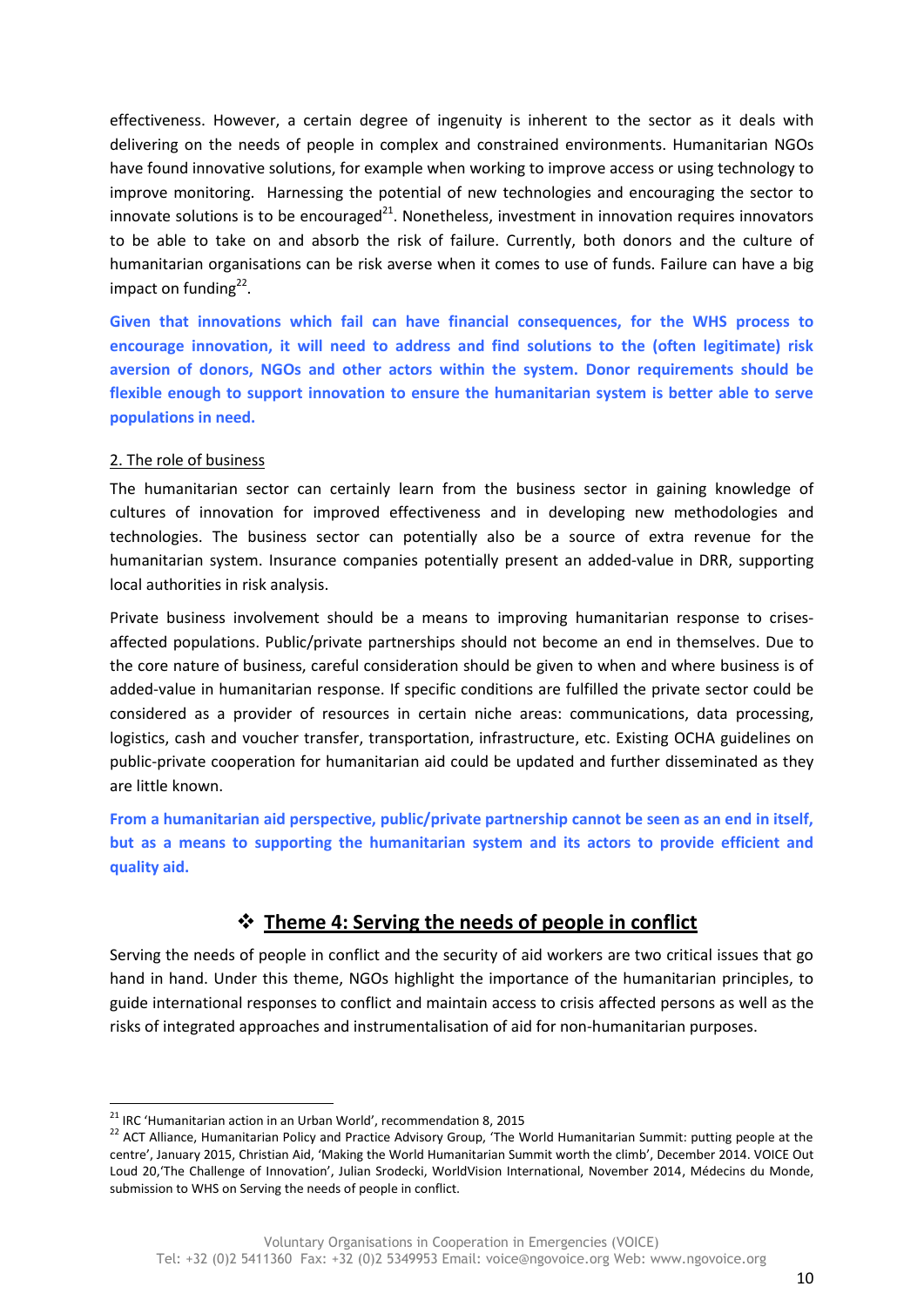1. It is essential to further a shared understanding of humanitarian principles in policy and on the ground

*"The EU is firmly committed to upholding and promoting the fundamental humanitarian principles of humanity, neutrality, impartiality and independence."(art.10)*

*The European Consensus on Humanitarian Aid (2008).* 

Humanitarian aid is provided based on the fundamental humanitarian principles of humanity, impartiality, neutrality and independence. Abiding by these principles enables NGOs to provide support in sensitive operating environments, including in conflict situations, making them an essential tool in increasing the security of aid workers. Human suffering should be addressed wherever it is found, solely on the basis of need, without discrimination between or within affected populations. Moreover, aid needs to be provided without favouring any side in an armed conflict and with no other (political, economic or military) objectives in mind. These principles are set out in the Red Cross Code of Conduct which VOICE members and most professional NGOs adhere to. As new actors engage in humanitarian responses, it is essential for a shared understanding of the principles to be further developed. The WHS is an important opportunity to work on this.

**VOICE calls on the EU institutions, Member States and NGOs to reaffirm the humanitarian principles as the basis of humanitarian aid and recognise the need for these to be central to funding and programming discussions. We should all work toward a shared understanding of the humanitarian principles among relevant donors and stakeholders during the preparations for and during the Summit itself.**

2. Challenges to the perception of humanitarian assistance in conflict situations

*"This principled approach is essential to the acceptance and ability of the EU, and humanitarian actors in general, to operate on the ground in often complex political and security contexts."(art 10)*

*"The EU will advocate strongly and consistently for the respect of International Law, including International Humanitarian Law, Human Rights Law and Refugee Law." (art 14)*

*"Respect for independence means the autonomy of humanitarian objectives from political, economic, military or other objectives and serves to ensure that the sole purpose of humanitarian aid remains to relieve and prevent the suffering of victims of humanitarian crises." (art 15)*

*"EU humanitarian aid is not a crisis management tool." (art 16)*

**.** 

*The European Consensus on Humanitarian Aid (2008).*

NGOs and aid workers often work where few others will go. Considering the unprecedented scale of humanitarian crises, the necessity for humanitarians to operate in active conflicts or in volatile post conflict environments is high. The immense needs of populations require that despite the degraded security environment in complex emergencies, humanitarian personnel must be able to access and carry out life-saving activities in dangerous areas. This exposes them to threats whose nature and scale are exceptional and growing. The observance of humanitarian principles is both a matter of professional duty and a practical necessity as they may enable humanitarian NGOs to negotiate access to populations in need and to gain acceptance. Past years have marked high casualties of aid workers. Addressing staff security requires a strengthened commitment to principled humanitarian action. There is also a role for international actors to increase awareness and understanding of IHL among conflict parties.<sup>23</sup>

<sup>&</sup>lt;sup>23</sup>ACT Alliance, Humanitarian Policy and Practice Advisory Group, 'The World Humanitarian Summit: putting people at the centre', January 2015. VOICE Out Loud 20: 'WHS: an opportunity to put respect for humanitarians back at the heart of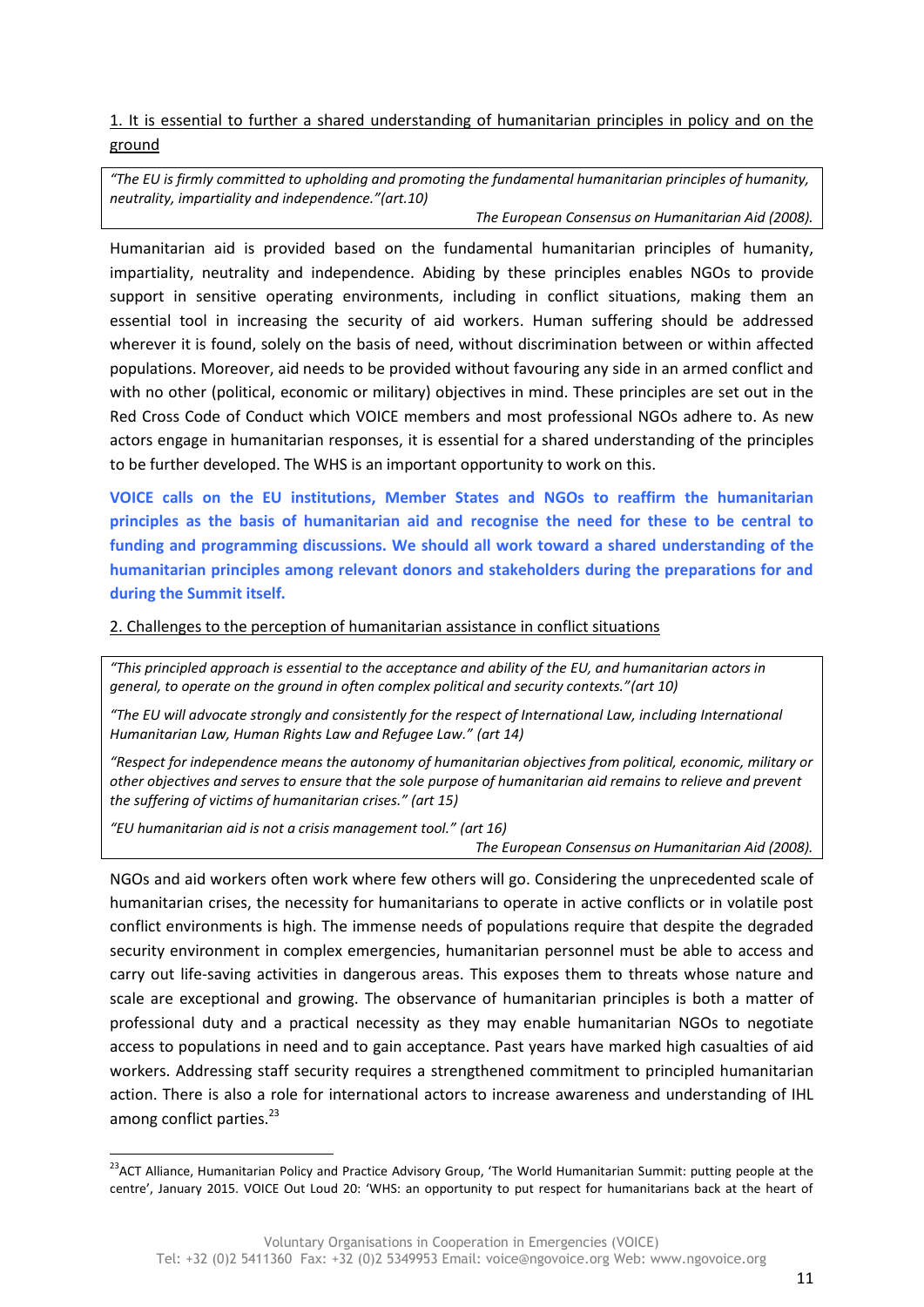The actual and perceived neutrality, impartiality, and independence of humanitarian operations are important. Challenges to these can occur when the UN and parties to a conflict (e.g. in South Sudan and Mali) are closely aligned in integrated settings and where humanitarians are considered part of the peacekeeping effort. They can occur when humanitarian action is included or imitated within a single approach with other security objectives<sup>24</sup>. They can also occur when the UN has various roles, including a military one. Given the critical importance of access to populations, operational NGOs may be cautious in being too closely linked to the UN in sensitive security contexts. This works to the detriment of coordination. EU Member States participating in international military forces in humanitarian crises must ensure that the foundation of all humanitarian action is respect for the humanitarian principles. They should ensure that their military forces are familiar with and adhere to international guidelines on humanitarian-military relations.

All of these challenges to the perception of humanitarian assistance may also increase risks to the safety of both staff and recipients. Aid workers (international and national) are increasingly seen as a legitimate target by parties to conflict. There is a responsibility of the international community, the EU, the UN to ensure that systems and structures preserve a clear distinction between the humanitarian response to a crisis and the political/military response<sup>25</sup>. Any strategy must be adapted to the crisis context and communications on external action should respect the specificity of humanitarian aid<sup>26</sup>. Increasing international trends towards a whole-of-government approach and/or the comprehensive (EU) or integrated (UN) approaches, can be detrimental to the security of aid workers and their ability to reach people in need. NGOs expect that humanitarian aid is not instrumentalised as a foreign policy instrument in conflict and crisis management<sup>27</sup>.

**VOICE calls on the EU to continue using its role in the international system, including dialogue on the importance of IHL, to support humanitarian access to crisis-affected people.**

**Preserving independent humanitarian decision-making is necessary. The WHS is an important opportunity to discuss the roles, mandates and the desirable limits of 'integrated approaches'.** 

humanitarian aid?' Pauline Chetcuti, Action Contre la Faim, France, November 2014, VOICE 2013 General Assembly Resolution: Recommendations on Humanitarian Aid and the EU Comprehensive Approach.

 $\ddot{\phantom{a}}$ 

<sup>&</sup>lt;sup>24</sup> As occurred in Afghanistan, 'Aid and Civil Military relations in Afghanistan', ENNA and BAAG, 2008.

<sup>&</sup>lt;sup>25</sup> VOICE 2013 General Assembly Resolution: Recommendations on Humanitarian Aid and the EU Comprehensive Approach

<sup>&</sup>lt;sup>26</sup> VOICE 2013 General Assembly Resolution: Recommendations on Humanitarian Aid and the EU Comprehensive Approach

<sup>&</sup>lt;sup>27</sup> ACF International, 'Humanitarian Principles in Conflict', December 2013.